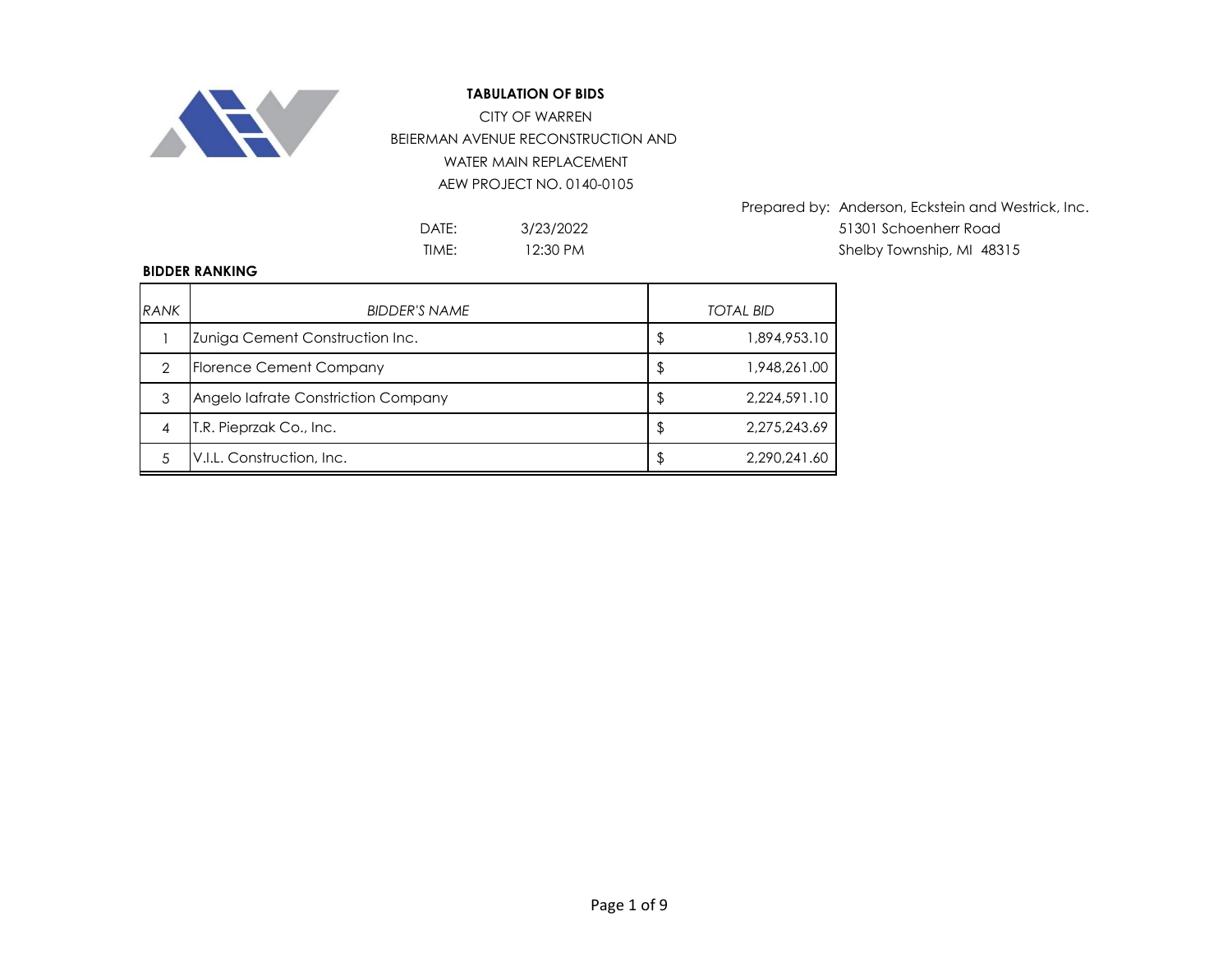| Item                 | BEIERMAN AVENUE RECONSTRUCTION AND<br>WATER MAIN REPLACEMENT<br>AEW PROJECT NO. 0140-0105 | Estimated      |            | Zuniga Cement Construction Inc.<br>22500 Ryan Road<br>Warren, MI 48091 |            | <b>Florence Cement Company</b><br>51515 Corridor<br>Shelby Twp., MI 48315 |            | Angelo lafrate Constriction Company<br>26300 Sherwood<br>Warren, MI 48091 |            |
|----------------------|-------------------------------------------------------------------------------------------|----------------|------------|------------------------------------------------------------------------|------------|---------------------------------------------------------------------------|------------|---------------------------------------------------------------------------|------------|
| No.                  | Description                                                                               | Quantity       | Units      | Unit Price                                                             | Amount     | Unit Price                                                                | Amount     | <b>Unit Price</b>                                                         | Amount     |
| <b>GENERAL ITEMS</b> |                                                                                           |                |            |                                                                        |            |                                                                           |            |                                                                           |            |
| $\mathbf{1}$ .       | REIMBURSED PERMIT FEES                                                                    | 7,500          | Dlr        | 1.00                                                                   | 7,500.00   | 1.00                                                                      | 7,500.00   | 1.00                                                                      | 7,500.00   |
| 2.                   | MOBILIZATION, MAX, 5%                                                                     |                | LS         | 35,000.00                                                              | 35,000.00  | 85,000.00                                                                 | 85,000.00  | 110,000.00                                                                | 110,000.00 |
| 3.                   | AUDIO VISUAL RECORD OF CONSTRUCTION AREA                                                  |                | LS         | 2,150.00                                                               | 2,150.00   | 750.00                                                                    | 750.00     | 750.00                                                                    | 750.00     |
|                      | <b>WATER MAIN REPLACEMENT ITEMS</b>                                                       |                |            |                                                                        |            |                                                                           |            |                                                                           |            |
| 4.                   | <b>MAINTENANCE GRAVEL</b>                                                                 | 350            | <b>TON</b> | 20.00                                                                  | 7,000.00   | 30.00                                                                     | 10,500.00  | 35.00                                                                     | 12,250.00  |
| 5.                   | _HDPE STRUCTURE ADJUSTMENT RING                                                           | 10             | EA         | 50.00                                                                  | 500.00     | 140.00                                                                    | 1,400.00   | 50.00                                                                     | 500.00     |
| 6.                   | <b>EXTERNAL STRUCTURE WRAP, 18 INCH</b>                                                   | $\sqrt{5}$     | EA         | 250.00                                                                 | 1,250.00   | 375.00                                                                    | 1,875.00   | 450.00                                                                    | 2,250.00   |
| 7.                   | <b>GATE VALVE, 8 INCH</b>                                                                 | $\sqrt{5}$     | EA         | 2,500.00                                                               | 12,500.00  | 2,750.00                                                                  | 13,750.00  | 1,950.00                                                                  | 9,750.00   |
| 8.                   | HYDRANT, REM                                                                              | $\overline{4}$ | EA         | 500.00                                                                 | 2,000.00   | 285.00                                                                    | 1,140.00   | 850.00                                                                    | 3,400.00   |
| 9.                   | WATER MAIN, DI, 8 INCH, TR DET G                                                          | 2,653          | FT.        | 146.00                                                                 | 387,338.00 | 109.30                                                                    | 289,972.90 | 135.00                                                                    | 358,155.00 |
| 10.                  | <b>WATER SERV</b>                                                                         | 27             | EA         | 1,800.00                                                               | 48,600.00  | 2,290.00                                                                  | 61,830.00  | 1,500.00                                                                  | 40,500.00  |
| 11.                  | WATER SERV, LONG                                                                          | 31             | EA         | 3,000.00                                                               | 93,000.00  | 2,660.00                                                                  | 82,460.00  | 2,850.00                                                                  | 88,350.00  |
| 12.                  | GATE WELL, 60 INCH DIA                                                                    | 5              | EA         | 4,000.00                                                               | 20,000.00  | 3,270.00                                                                  | 16,350.00  | 2,200.00                                                                  | 11,000.00  |
| 13.                  | _FIRE HYDRANT ASSEMBLY                                                                    | 6              | EA         | 6,000.00                                                               | 36,000.00  | 5,920.00                                                                  | 35,520.00  | 7,750.00                                                                  | 46,500.00  |
| 14.                  | _GATE WELL COVER                                                                          | 5              | EA         | 700.00                                                                 | 3,500.00   | 675.00                                                                    | 3,375.00   | 600.00                                                                    | 3,000.00   |
| 15.                  | <b>GATE WELL, REM</b>                                                                     | 5              | EA         | 700.00                                                                 | 3,500.00   | 1,330.00                                                                  | 6,650.00   | 1,000.00                                                                  | 5,000.00   |
| 16.                  | WATER MAIN CONNECTION, 8 INCH                                                             | $\mathbf{1}$   | EA         | 5,000.00                                                               | 5,000.00   | 4,480.00                                                                  | 4,480.00   | 4,500.00                                                                  | 4,500.00   |
| 17.                  | WATER MAIN CONNECTION, 12 INCH                                                            | $\mathbf{1}$   | EA         | 10,000.00                                                              | 10,000.00  | 6,540.00                                                                  | 6,540.00   | 5,000.00                                                                  | 5,000.00   |
| 18.                  | WATER MAIN, ABANDON                                                                       | $\mathbf{1}$   | LS.        | 7,000.00                                                               | 7,000.00   | 9,740.00                                                                  | 9,740.00   | 17,500.00                                                                 | 17,500.00  |
|                      | <b>ROAD RECONSTRUCTION ITEMS</b>                                                          |                |            |                                                                        |            |                                                                           |            |                                                                           |            |
| 19.                  | TREE, REM, 6 INCH TO 18 INCH                                                              | 6              | EA         | 750.00                                                                 | 4,500.00   | 750.00                                                                    | 4,500.00   | 350.00                                                                    | 2,100.00   |
| 20.                  | TREE, REM, 19 INCH TO 36 INCH                                                             | $\mathbf{2}$   | EA         | 2,200.00                                                               | 4,400.00   | 1,500.00                                                                  | 3,000.00   | 1,500.00                                                                  | 3,000.00   |
| 21.                  | STUMP, REM, 6 INCH TO 18 INCH                                                             | $\mathbf{1}$   | EA         | 500.00                                                                 | 500.00     | 500.00                                                                    | 500.00     | 200.00                                                                    | 200.00     |
| 22.                  | <b>TREE TRIMMING</b>                                                                      | 3              | EA         | 300.00                                                                 | 900.00     | 500.00                                                                    | 1,500.00   | 250.00                                                                    | 750.00     |
| 23.                  | DR STRUCTURE, REM                                                                         | 14             | EA         | 300.00                                                                 | 4,200.00   | 400.00                                                                    | 5,600.00   | 350.00                                                                    | 4,900.00   |
| 24.                  | SEWER, REM, LESS THAN 24 INCH                                                             | 277            | FT         | 20.00                                                                  | 5,540.00   | 21.55                                                                     | 5,969.35   | 25.00                                                                     | 6,925.00   |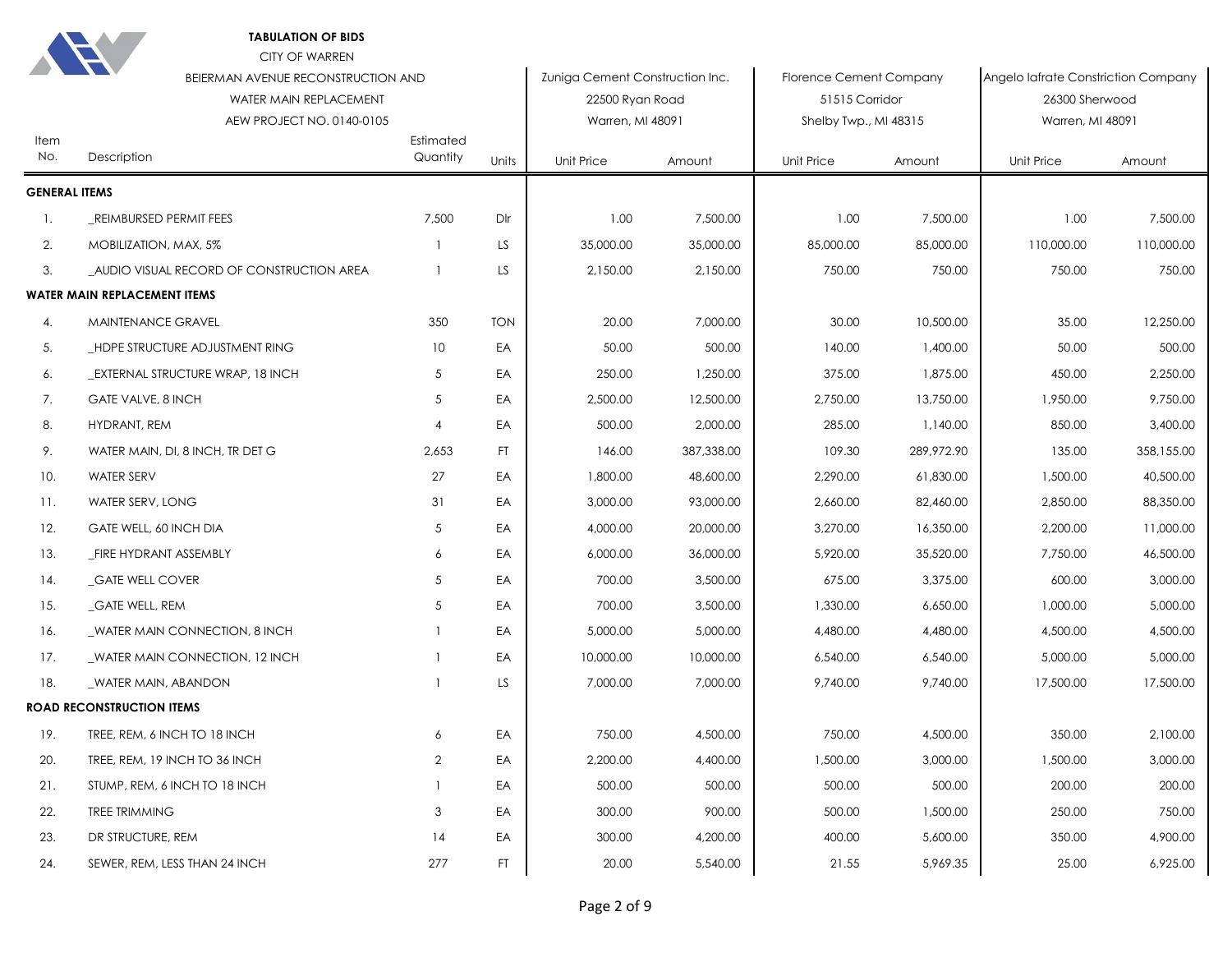

| Item | BEIERMAN AVENUE RECONSTRUCTION AND<br>WATER MAIN REPLACEMENT<br>AEW PROJECT NO. 0140-0105 | Estimated      |            | Zuniga Cement Construction Inc.<br>22500 Ryan Road<br>Warren, MI 48091 |            | Florence Cement Company<br>51515 Corridor<br>Shelby Twp., MI 48315 |            | Angelo lafrate Constriction Company<br>26300 Sherwood<br>Warren, MI 48091 |            |
|------|-------------------------------------------------------------------------------------------|----------------|------------|------------------------------------------------------------------------|------------|--------------------------------------------------------------------|------------|---------------------------------------------------------------------------|------------|
| No.  | Description                                                                               | Quantity       | Units      | <b>Unit Price</b>                                                      | Amount     | <b>Unit Price</b>                                                  | Amount     | <b>Unit Price</b>                                                         | Amount     |
| 25.  | SEWER BULKHEAD, 12 INCH                                                                   | $\overline{2}$ | EA         | 75.00                                                                  | 150.00     | 400.00                                                             | 800.00     | 150.00                                                                    | 300.00     |
| 26.  | PAVT, REM                                                                                 | 897            | SYD        | 8.50                                                                   | 7,624.50   | 15.90                                                              | 14,262.30  | 10.00                                                                     | 8,970.00   |
| 27.  | CURB AND GUTTER, REM                                                                      | 4,895          | FT.        | 3.75                                                                   | 18,356.25  | 7.65                                                               | 37,446.75  | 4.00                                                                      | 19,580.00  |
| 28.  | SIDEWALK, REM                                                                             | 908            | SYD        | 9.00                                                                   | 8,172.00   | 11.15                                                              | 10,124.20  | 10.00                                                                     | 9,080.00   |
| 29.  | DRIVEWAY, REM                                                                             | 987            | SYD        | 8.00                                                                   | 7,896.00   | 8.30                                                               | 8,192.10   | 10.00                                                                     | 9,870.00   |
| 30.  | _STATION GRADING                                                                          | 26.6           | <b>STA</b> | 4,000.00                                                               | 106,400.00 | 5,550.00                                                           | 147,630.00 | 6,000.00                                                                  | 159,600.00 |
| 31.  | _SUBGRADE UNDERCUTTING, MODIFIED                                                          | 200            | <b>CYD</b> | 25.00                                                                  | 5,000.00   | 100.00                                                             | 20,000.00  | 70.00                                                                     | 14,000.00  |
| 32.  | _SUBGRADE UNDERCUTTING, SPECIAL                                                           | 100            | <b>CYD</b> | 25.00                                                                  | 2,500.00   | 85.00                                                              | 8,500.00   | 60.00                                                                     | 6,000.00   |
| 33.  | MISC EXCAVATION, EARTH                                                                    | 25             | <b>CYD</b> | 20.00                                                                  | 500.00     | 140.00                                                             | 3,500.00   | 40.00                                                                     | 1,000.00   |
| 34.  | <b>EROSION CONTROL, INLET FILTER</b>                                                      | 14             | EA         | 65.00                                                                  | 910.00     | 88.00                                                              | 1,232.00   | 100.00                                                                    | 1,400.00   |
| 35.  | _AGGREGATE BASE, 4 INCH, MODIFIED                                                         | 1.113          | SYD        | 5.00                                                                   | 5,565.00   | 17.05                                                              | 18,976.65  | 16.00                                                                     | 17,808.00  |
| 36.  | _AGGREGATE BASE, 6 INCH, MODIFIED                                                         | 488            | SYD        | 8.25                                                                   | 4,026.00   | 21.00                                                              | 10,248.00  | 14.50                                                                     | 7,076.00   |
| 37.  | _AGGREGATE BASE, 8 INCH, MODIFIED                                                         | 8,905          | SYD        | 10.25                                                                  | 91,276.25  | 14.20                                                              | 126,451.00 | 14.00                                                                     | 124,670.00 |
| 38.  | MAINTENANCE GRAVEL                                                                        | 500            | <b>TON</b> | 20.00                                                                  | 10,000.00  | 22.80                                                              | 11,400.00  | 35.00                                                                     | 17,500.00  |
| 39.  | <b>GEOTEXTILE, STABILIZATION</b>                                                          | 8,905          | SYD        | 2.00                                                                   | 17,810.00  | 2.15                                                               | 19,145.75  | 1.90                                                                      | 16,919.50  |
| 40.  | SEWER, CL IV, 12 INCH, TR DET B                                                           | 238            | FT.        | 90.00                                                                  | 21,420.00  | 74.55                                                              | 17,742.90  | 120.00                                                                    | 28,560.00  |
| 41.  | SEWER, CL IV, 24 INCH, TR DET B                                                           | 8              | FT.        | 250.00                                                                 | 2,000.00   | 157.00                                                             | 1,256.00   | 150.00                                                                    | 1,200.00   |
| 42.  | SEWER TAP, 12 INCH                                                                        | $\mathbf{2}$   | EA         | 450.00                                                                 | 900.00     | 670.00                                                             | 1,340.00   | 1,150.00                                                                  | 2,300.00   |
| 43.  | SEWER TAP, 24 INCH                                                                        | 5              | EA         | 600.00                                                                 | 3,000.00   | 700.00                                                             | 3,500.00   | 2,750.00                                                                  | 13,750.00  |
| 44.  | DR STRUCTURE COVER, ADJ, CASE 1                                                           | 8              | EA         | 400.00                                                                 | 3,200.00   | 365.00                                                             | 2,920.00   | 350.00                                                                    | 2,800.00   |
| 45.  | DR STRUCTURE COVER, ADJ, CASE 2                                                           | 6              | EA         | 400.00                                                                 | 2,400.00   | 365.00                                                             | 2,190.00   | 350.00                                                                    | 2,100.00   |
| 46.  | DR STRUCTURE, 48 INCH DIA                                                                 | 16             | EA         | 2,800.00                                                               | 44,800.00  | 2,835.00                                                           | 45,360.00  | 2,550.00                                                                  | 40,800.00  |
| 47.  | DR STRUCTURE, 60 INCH DIA                                                                 | $\sqrt{5}$     | EA         | 3,500.00                                                               | 17,500.00  | 4,565.00                                                           | 22,825.00  | 7,650.00                                                                  | 38,250.00  |
| 48.  | DR STRUCTURE, ADJ, ADD DEPTH                                                              | 15             | FT.        | 200.00                                                                 | 3,000.00   | 380.00                                                             | 5,700.00   | 250.00                                                                    | 3,750.00   |
| 49.  | SEWER CONNECTION, 24 INCH                                                                 | $\overline{2}$ | EA         | 1,200.00                                                               | 2,400.00   | 700.00                                                             | 1,400.00   | 1,000.00                                                                  | 2,000.00   |
| 50.  | DR STRUCTURE COVER, CATCH BASIN                                                           | 14             | EA         | 225.00                                                                 | 3,150.00   | 590.00                                                             | 8,260.00   | 600.00                                                                    | 8,400.00   |
| 51.  | <b>EXTERNAL STRUCTURE WRAP, 18 INCH</b>                                                   | 35             | EA         | 250.00                                                                 | 8,750.00   | 375.00                                                             | 13,125.00  | 450.00                                                                    | 15,750.00  |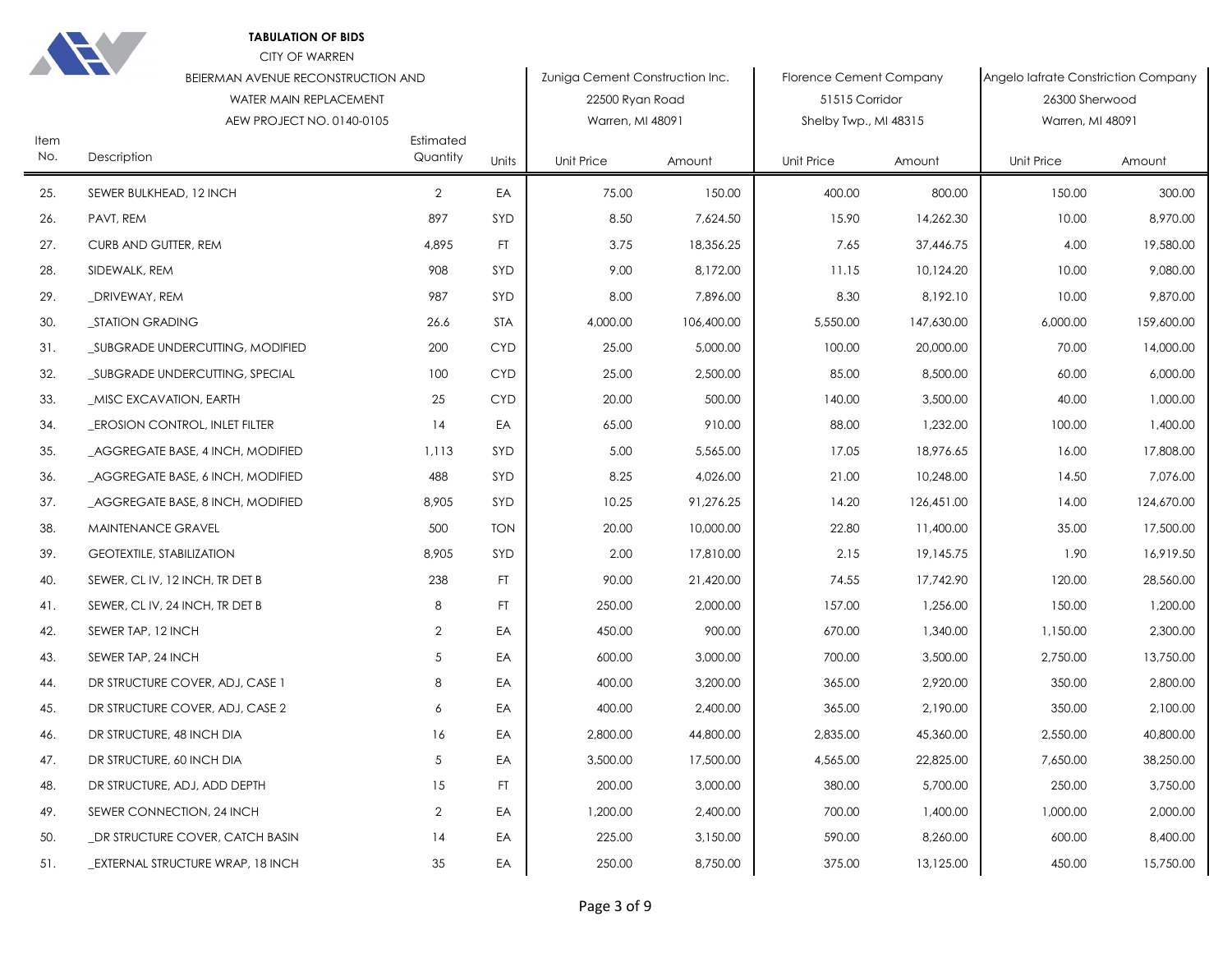| Item | BEIERMAN AVENUE RECONSTRUCTION AND<br>WATER MAIN REPLACEMENT<br>AEW PROJECT NO. 0140-0105 | Zuniga Cement Construction Inc.<br>Florence Cement Company<br>22500 Ryan Road<br>51515 Corridor<br>Warren, MI 48091<br>Shelby Twp., MI 48315<br>Estimated |            | Angelo lafrate Constriction Company<br>26300 Sherwood<br>Warren, MI 48091 |            |                   |            |                   |            |
|------|-------------------------------------------------------------------------------------------|-----------------------------------------------------------------------------------------------------------------------------------------------------------|------------|---------------------------------------------------------------------------|------------|-------------------|------------|-------------------|------------|
| No.  | Description                                                                               | Quantity                                                                                                                                                  | Units      | <b>Unit Price</b>                                                         | Amount     | <b>Unit Price</b> | Amount     | <b>Unit Price</b> | Amount     |
| 52.  | _HDPE STRUCTURE ADJUSTMENT RING                                                           | 70                                                                                                                                                        | EA         | 50.00                                                                     | 3,500.00   | 140.00            | 9,800.00   | 50.00             | 3,500.00   |
| 53.  | _DR STRUCTURE COVER, STORM MANHOLE                                                        | $\overline{7}$                                                                                                                                            | EA         | 350.00                                                                    | 2,450.00   | 590.00            | 4,130.00   | 600.00            | 4,200.00   |
| 54.  | UNDERDRAIN, SUBGRADE, OPEN-GRADED, 6 INCH                                                 | 5,190                                                                                                                                                     | FT.        | 13.00                                                                     | 67,470.00  | 9.65              | 50,083.50  | 17.50             | 90,825.00  |
| 55.  | HMA SURFACE, REM                                                                          | 6,590                                                                                                                                                     | SYD        | 6.25                                                                      | 41,187.50  | 2.95              | 19,440.50  | 5.00              | 32,950.00  |
| 56.  | _TEMP HMA SURFACE, 2 INCH                                                                 | 100                                                                                                                                                       | <b>TON</b> | 95.00                                                                     | 9,500.00   | 315.00            | 31,500.00  | 100.00            | 10,000.00  |
| 57.  | CONC PAVT WITH INTEGRAL CURB, NONREINF, 7 INCH                                            | 8,050                                                                                                                                                     | SYD        | 55.50                                                                     | 446,775.00 | 44.35             | 357,017.50 | 50.00             | 402,500.00 |
| 58.  | CONC PAVT WITH INTEGRAL CURB, NONREINF, 9 INCH                                            | 121                                                                                                                                                       | SYD        | 58.00                                                                     | 7,018.00   | 69.20             | 8,373.20   | 80.00             | 9,680.00   |
| 59.  | CONC PAVT WITH INTEGRAL CURB, NONREINF, 10 INCH                                           | 367                                                                                                                                                       | SYD        | 58.00                                                                     | 21,286.00  | 98.50             | 36,149.50  | 85.00             | 31,195.00  |
| 60.  | JOINT, EXPANSION, E3                                                                      | 56                                                                                                                                                        | FT.        | 12.00                                                                     | 672.00     | 7.80              | 436.80     | 6.00              | 336.00     |
| 61.  | LANE TIE, EPOXY ANCHORED                                                                  | 91                                                                                                                                                        | EA         | 7.00                                                                      | 637.00     | 11.60             | 1,055.60   | 10.00             | 910.00     |
| 62.  | NON-CHLORIDE ACCELERATOR                                                                  | 5                                                                                                                                                         | GAL        | 20.00                                                                     | 100.00     | 18.20             | 91.00      | 30.00             | 150.00     |
| 63.  | _DRIVEWAY, NONREINF CONC, 4 INCH                                                          | 22                                                                                                                                                        | SYD        | 52.00                                                                     | 1,144.00   | 61.15             | 1,345.30   | 45.00             | 990.00     |
| 64.  | DRIVEWAY, NONREINF CONC, 6 INCH                                                           | 1,091                                                                                                                                                     | SYD        | 53.00                                                                     | 57,823.00  | 59.65             | 65,078.15  | 62.00             | 67,642.00  |
| 65.  | DETECTABLE WARNING SURFACE                                                                | 35                                                                                                                                                        | FT.        | 40.00                                                                     | 1,400.00   | 20.00             | 700.00     | 45.00             | 1,575.00   |
| 66.  | CURB RAMP OPENING, CONC                                                                   | 49                                                                                                                                                        | FT.        | 35.00                                                                     | 1,715.00   | 8.35              | 409.15     | 1.00              | 49.00      |
| 67.  | SIDEWALK RAMP, CONC, 4 INCH                                                               | 672                                                                                                                                                       | SFT        | 7.00                                                                      | 4,704.00   | 6.85              | 4,603.20   | 7.00              | 4,704.00   |
| 68.  | SIDEWALK, CONC, 4 INCH                                                                    | 6,276                                                                                                                                                     | SFT        | 6.25                                                                      | 39,225.00  | 5.45              | 34,204.20  | 5.00              | 31,380.00  |
| 69.  | SIDEWALK, CONC, 6 INCH                                                                    | 738                                                                                                                                                       | SFT        | 7.50                                                                      | 5,535.00   | 5.80              | 4,280.40   | 6.50              | 4,797.00   |
| 70.  | _SIDEWALK RAMP, CONC, 8 INCH                                                              | 315                                                                                                                                                       | SFT        | 9.00                                                                      | 2,835.00   | 7.70              | 2,425.50   | 9.50              | 2,992.50   |
| 71.  | POST, STEEL, 3 LB                                                                         | 102                                                                                                                                                       | FT.        | 10.00                                                                     | 1.020.00   | 10.00             | 1,020.00   | 10.00             | 1,020.00   |
| 72.  | SIGN, TYPE III, REM                                                                       | $\overline{4}$                                                                                                                                            | EA         | 50.00                                                                     | 200.00     | 50.00             | 200.00     | 50.00             | 200.00     |
| 73.  | STEEL POLE, REM                                                                           | $\mathbf{1}$                                                                                                                                              | EA         | 100.00                                                                    | 100.00     | 100.00            | 100.00     | 100.00            | 100.00     |
| 74.  | SIGN, TYPE IIIA                                                                           | $\overline{7}$                                                                                                                                            | SFT        | 50.00                                                                     | 350.00     | 50.00             | 350.00     | 50.00             | 350.00     |
| 75.  | _SIGN, TYPE IIIA, SPECIAL                                                                 | 6                                                                                                                                                         | SFT        | 50.00                                                                     | 300.00     | 50.00             | 300.00     | 50.00             | 300.00     |
| 76.  | SIGN, TYPE IIIB                                                                           | 11                                                                                                                                                        | <b>SFT</b> | 50.00                                                                     | 550.00     | 50.00             | 550.00     | 50.00             | 550.00     |
| 77.  | PAVT MRKG, POLYUREA, 6 INCH, CROSSWALK                                                    | 115                                                                                                                                                       | FT.        | 8.00                                                                      | 920.00     | 10.00             | 1,150.00   | 8.00              | 920.00     |
| 78.  | PAVT MRKG, POLYUREA, 18 INCH, STOP BAR                                                    | 28                                                                                                                                                        | FT.        | 30.00                                                                     | 840.00     | 20.00             | 560.00     | 24.00             | 672.00     |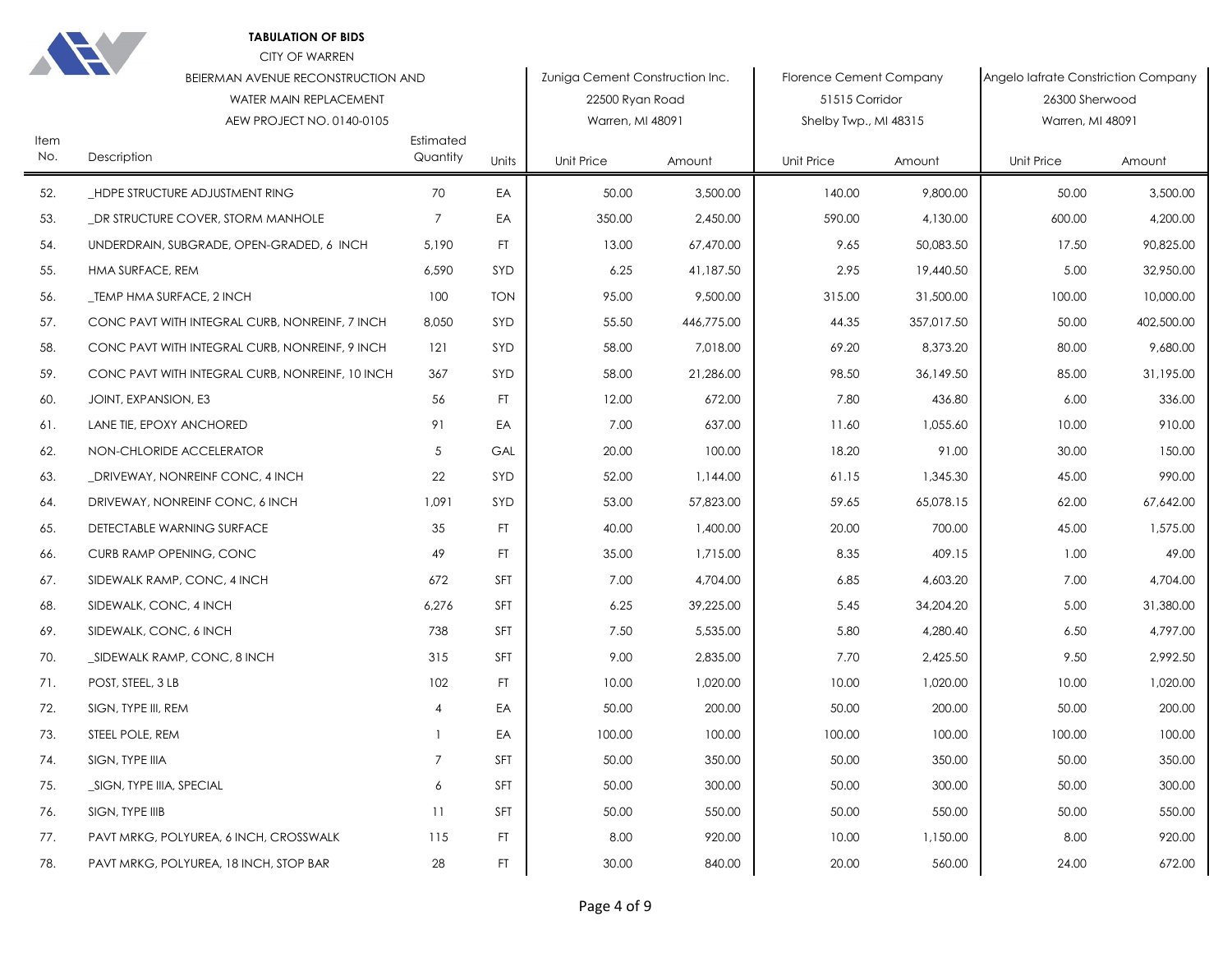| Item | <b>TELEVISION</b><br>BEIERMAN AVENUE RECONSTRUCTION AND<br>WATER MAIN REPLACEMENT<br>AEW PROJECT NO. 0140-0105 | Estimated                    |             | Zuniga Cement Construction Inc.<br>22500 Ryan Road<br>Warren, MI 48091 |              | <b>Florence Cement Company</b><br>51515 Corridor<br>Shelby Twp., MI 48315 |              | Angelo lafrate Constriction Company<br>26300 Sherwood<br>Warren, MI 48091 |              |
|------|----------------------------------------------------------------------------------------------------------------|------------------------------|-------------|------------------------------------------------------------------------|--------------|---------------------------------------------------------------------------|--------------|---------------------------------------------------------------------------|--------------|
| No.  | Description                                                                                                    | Quantity                     | Units       | Unit Price                                                             | Amount       | Unit Price                                                                | Amount       | Unit Price                                                                | Amount       |
| 79.  | SIGN, TYPE B, TEMP, PRISMATIC, FURN                                                                            | 10                           | SFT         | 100.00                                                                 | 1,000.00     | 24.00                                                                     | 240.00       | 24.00                                                                     | 240.00       |
| 80.  | SIGN, TYPE B, TEMP, PRISMATIC, OPER                                                                            | 10                           | SFT         | 0.01                                                                   | 0.10         | 0.01                                                                      | 0.10         | 0.01                                                                      | 0.10         |
| 81.  | _TRAFFIC CONTROL AND MAINTENANCE                                                                               |                              | LS          | 11,000.00                                                              | 11,000.00    | 20,000.00                                                                 | 20,000.00    | 155,000.00                                                                | 155,000.00   |
| 82.  | SITE PREPARATION                                                                                               |                              | LS.         | 5,000.00                                                               | 5,000.00     | 1,500.00                                                                  | 1,500.00     | 1,000.00                                                                  | 1,000.00     |
| 83.  | ACER RUBRUM, 1 1/2 INCH                                                                                        | $\overline{2}$               | EA          | 300.00                                                                 | 600.00       | 600.00                                                                    | 1,200.00     | 500.00                                                                    | 1,000.00     |
| 84.  | AESCULUS CARNEA, 1 1/2 INCH                                                                                    |                              | EA          | 300.00                                                                 | 300.00       | 650.00                                                                    | 650.00       | 500.00                                                                    | 500.00       |
| 85.  | TILIA X EUCHLORA, 1 1/2 INCH                                                                                   | $\overline{2}$               | EA          | 300.00                                                                 | 600.00       | 650.00                                                                    | 1,300.00     | 500.00                                                                    | 1,000.00     |
| 86.  | _ACER TRUNCATUM, 1 1/2 INCH                                                                                    |                              | EA          | 300.00                                                                 | 300.00       | 650.00                                                                    | 650.00       | 500.00                                                                    | 500.00       |
| 87.  | TILIA TOMENTOSA, 1 1/2 INCH                                                                                    |                              | EA          | 300.00                                                                 | 300.00       | 600.00                                                                    | 600.00       | 500.00                                                                    | 500.00       |
| 88.  | _ULMUS X 'MORTON GLOSSY' 1 1/2 INCH                                                                            | $\overline{2}$               | EA          | 300.00                                                                 | 600.00       | 650.00                                                                    | 1,300.00     | 500.00                                                                    | 1,000.00     |
| 89.  | WATER, SODDING/SEEDING                                                                                         | 100                          | <b>UNIT</b> | 55.00                                                                  | 5,500.00     | 10.00                                                                     | 1,000.00     | 50.00                                                                     | 5,000.00     |
| 90.  | _TURF ESTABLISHMENT, PERFORMANCE                                                                               | 5,850                        | SYD         | 7.85                                                                   | 45,922.50    | 9.55                                                                      | 55,867.50    | 5.00                                                                      | 29,250.00    |
| 91.  | LANDSCAPE MULCH AROUND EX TREES                                                                                | 12                           | <b>CYD</b>  | 70.00                                                                  | 840.00       | 80.00                                                                     | 960.00       | 75.00                                                                     | 900.00       |
| 92.  | IRRIGATION PIPE, FURN AND INSTALL                                                                              | 500                          | FT.         | 2.00                                                                   | 1,000.00     | 2.42                                                                      | 1,210.00     | 5.00                                                                      | 2,500.00     |
| 93.  | SPRINKLER HEAD, ADJ                                                                                            | 10                           | EA          | 15.00                                                                  | 150.00       | 50.00                                                                     | 500.00       | 75.00                                                                     | 750.00       |
| 94.  | _SPRINKLER HEAD                                                                                                | 50                           | EA          | 40.00                                                                  | 2,000.00     | 50.00                                                                     | 2,500.00     | 75.00                                                                     | 3,750.00     |
|      |                                                                                                                |                              |             |                                                                        |              |                                                                           |              |                                                                           |              |
|      |                                                                                                                | <b>TOTAL AMOUNT BID   \$</b> |             |                                                                        | 1,894,953.10 | S.                                                                        | 1,948,261.00 | \$.                                                                       | 2,224,591.10 |
|      | * CORRECTED BY ENGINEER                                                                                        |                              |             |                                                                        |              |                                                                           |              |                                                                           |              |
|      | <b>ALTERNATE BID ITEMS</b>                                                                                     |                              |             |                                                                        |              |                                                                           |              |                                                                           |              |
| 1.   | AGGREGATE BASE, 4 INCH, SPECIAL                                                                                | 1,113                        | SYD         | 7.00                                                                   | 7,791.00     | 16.30                                                                     | 18,141.90    | 15.50                                                                     | 17,251.50    |
| 2.   | AGGREGATE BASE, 6 INCH, SPECIAL                                                                                | 488                          | SYD         | 9.00                                                                   | 4,392.00     | 20.25                                                                     | 9,882.00     | 13.00                                                                     | 6,344.00     |
| 3.   | AGGREGATE BASE, 8 INCH, SPECIAL                                                                                | 8,905                        | SYD         | 13.00                                                                  | 115,765.00   | 13.45                                                                     | 119,772.25   | 12.00                                                                     | 106,860.00   |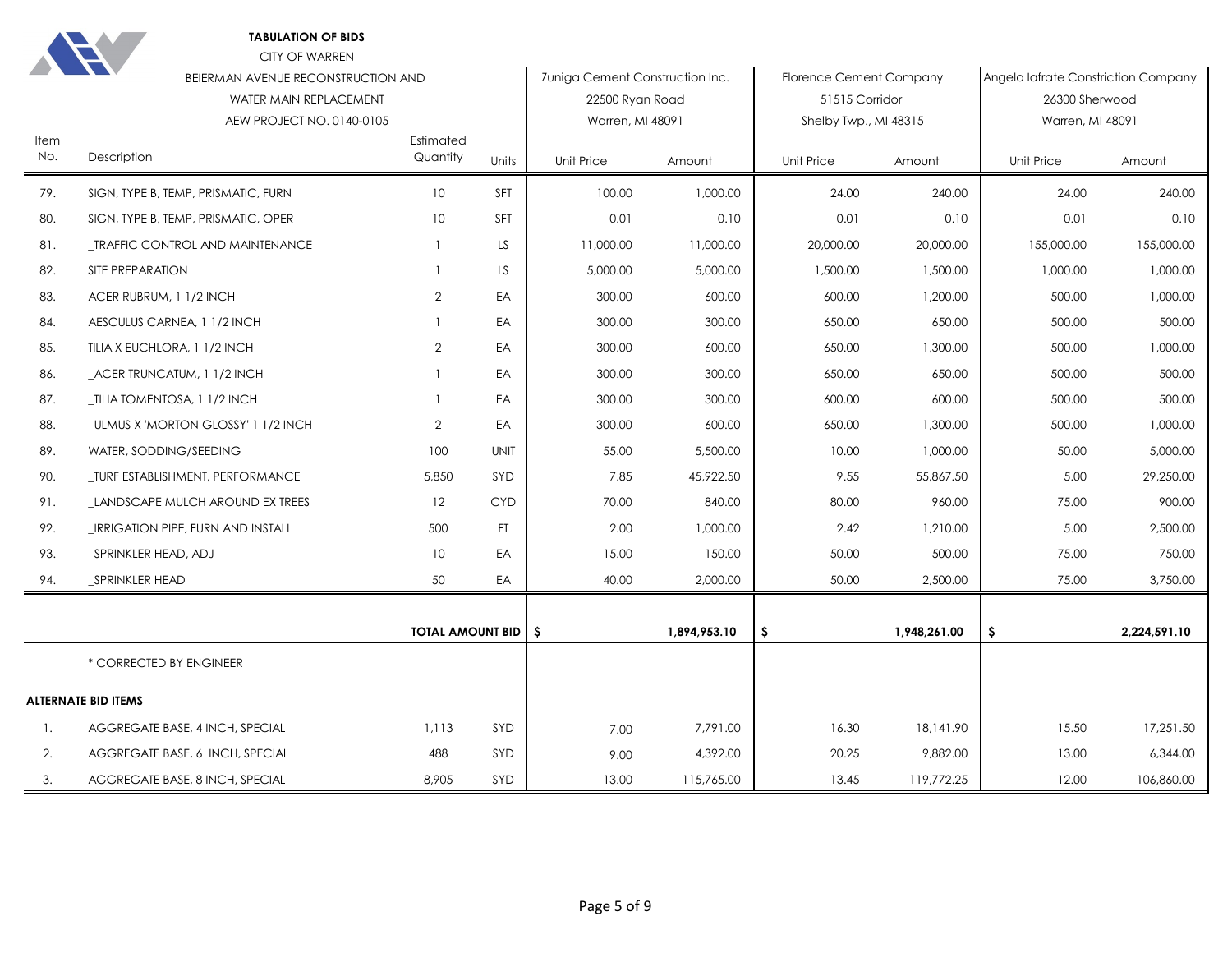|                      | <b>TABULATION OF BIDS</b><br><b>CITY OF WARREN</b> |                       |            |                          |            |                            |            |
|----------------------|----------------------------------------------------|-----------------------|------------|--------------------------|------------|----------------------------|------------|
|                      | BEIERMAN AVENUE RECONSTRUCTION AND                 |                       |            | T.R. Pieprzak Co., Inc.  |            | V.I.L. Construction, Inc.  |            |
|                      | WATER MAIN REPLACEMENT                             |                       |            | 6267 St. Clair Highway   |            | 6670 Sims Drive            |            |
|                      | AEW PROJECT NO. 0140-0105                          |                       |            | China Township, MI 48054 |            | Sterling Heights, MI 48313 |            |
| Item<br>No.          | Description                                        | Estimated<br>Quantity | Units      | Unit Price               | Amount     | <b>Unit Price</b>          | Amount     |
| <b>GENERAL ITEMS</b> |                                                    |                       |            |                          |            |                            |            |
| 1.                   | REIMBURSED PERMIT FEES                             | 7,500                 | Dlr        | 1.00                     | 7,500.00   | 1.00                       | 7,500.00   |
| 2.                   | MOBILIZATION, MAX, 5%                              | 1                     | LS         | 111,900.00               | 111,900.00 | 109,000.00                 | 109,000.00 |
| 3.                   | _AUDIO VISUAL RECORD OF CONSTRUCTION AREA          | $\mathbf{1}$          | LS         | 1,250.00                 | 1,250.00   | 900.00                     | 900.00     |
|                      | <b>WATER MAIN REPLACEMENT ITEMS</b>                |                       |            |                          |            |                            |            |
| 4.                   | MAINTENANCE GRAVEL                                 | 350                   | <b>TON</b> | 30.00                    | 10,500.00  | 20.00                      | 7,000.00   |
| 5.                   | HDPE STRUCTURE ADJUSTMENT RING                     | 10                    | EA         | 222.00                   | 2,220.00   | 100.00                     | 1,000.00   |
| 6.                   | _EXTERNAL STRUCTURE WRAP, 18 INCH                  | 5                     | EA         | 675.00                   | 3,375.00   | 400.00                     | 2,000.00   |
| 7.                   | <b>GATE VALVE, 8 INCH</b>                          | 5                     | EA         | 2,839.00                 | 14,195.00  | 2100.00                    | 10,500.00  |
| 8.                   | <b>HYDRANT, REM</b>                                | 4                     | EA         | 450.00                   | 1,800.00   | 700.00                     | 2,800.00   |
| 9.                   | WATER MAIN, DI, 8 INCH, TR DET G                   | 2,653                 | FT.        | 181.00                   | 480,193.00 | 191.00                     | 506,723.00 |
| 10.                  | <b>WATER SERV</b>                                  | 27                    | EA         | 1,531.00                 | 41,337.00  | 1900.00                    | 51,300.00  |
| 11.                  | WATER SERV, LONG                                   | 31                    | EA         | 2,211.00                 | 68,541.00  | 2600.00                    | 80,600.00  |
| 12.                  | GATE WELL, 60 INCH DIA                             | 5                     | EA         | 1,855.00                 | 9,275.00   | 2800.00                    | 14,000.00  |
| 13.                  | FIRE HYDRANT ASSEMBLY                              | 6                     | EA         | 6,506.00                 | 39,036.00  | 5900.00                    | 35,400.00  |
| 14.                  | _GATE WELL COVER                                   | 5                     | EA         | 890.00                   | 4,450.00   | 600.00                     | 3,000.00   |
| 15.                  | _GATE WELL, REM                                    | 5                     | EA         | 500.00                   | 2,500.00   | 600.00                     | 3,000.00   |
| 16.                  | WATER MAIN CONNECTION, 8 INCH                      | 1                     | EA         | 5,897.00                 | 5,897.00   | 7100.00                    | 7,100.00   |
| 17.                  | WATER MAIN CONNECTION, 12 INCH                     |                       | EA         | 6,548.00                 | 6,548.00   | 7900.00                    | 7,900.00   |
| 18.                  | _WATER MAIN, ABANDON                               |                       | LS         | 16,196.00                | 16,196.00  | 1200.00                    | 1,200.00   |
|                      | <b>ROAD RECONSTRUCTION ITEMS</b>                   |                       |            |                          |            |                            |            |
| 19.                  | TREE, REM, 6 INCH TO 18 INCH                       | 6                     | EA         | 400.00                   | 2,400.00   | 550.00                     | 3,300.00   |
| 20.                  | TREE, REM, 19 INCH TO 36 INCH                      | 2                     | EA         | 2,500.00                 | 5,000.00   | 1,600.00                   | 3,200.00   |
| 21.                  | STUMP, REM, 6 INCH TO 18 INCH                      |                       | EA         | 600.00                   | 600.00     | 400.00                     | 400.00     |
| 22.                  | TREE TRIMMING                                      | 3                     | EA         | 286.00                   | 858.00     | 250.00                     | 750.00     |
| 23.                  | DR STRUCTURE, REM                                  | 14                    | EA         | 500.00                   | 7,000.00   | 600.00                     | 8,400.00   |
| 24.                  | SEWER, REM, LESS THAN 24 INCH                      | 277                   | FT         | 31.00                    | 8,587.00   | 18.00                      | 4,986.00   |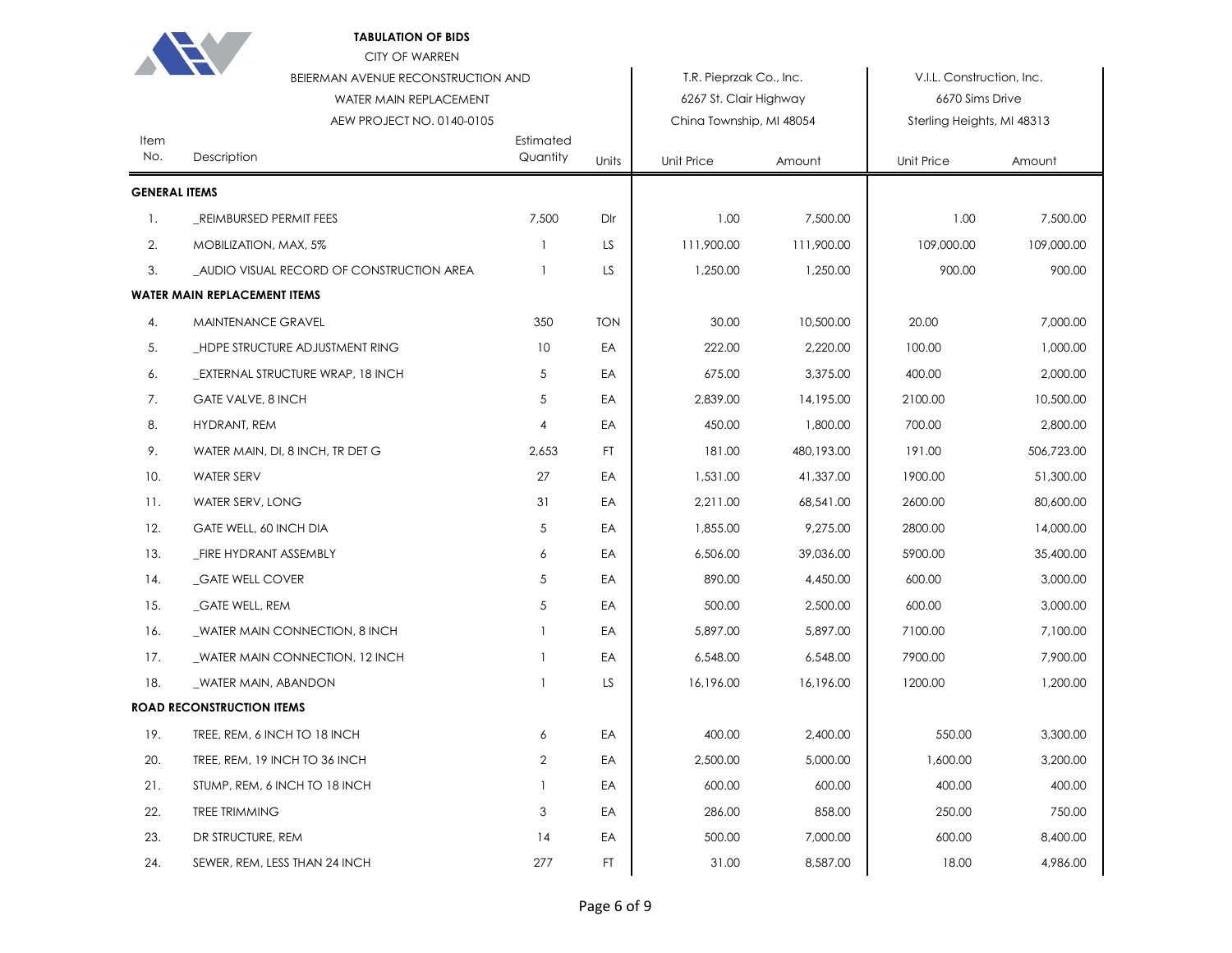|             | <b>TABULATION OF BIDS</b><br><b>CITY OF WARREN</b> |                       |            |                          |            |                            |            |
|-------------|----------------------------------------------------|-----------------------|------------|--------------------------|------------|----------------------------|------------|
|             | BEIERMAN AVENUE RECONSTRUCTION AND                 |                       |            | T.R. Pieprzak Co., Inc.  |            | V.I.L. Construction, Inc.  |            |
|             | WATER MAIN REPLACEMENT                             |                       |            | 6267 St. Clair Highway   |            | 6670 Sims Drive            |            |
|             | AEW PROJECT NO. 0140-0105                          |                       |            | China Township, MI 48054 |            | Sterling Heights, MI 48313 |            |
| Item<br>No. | Description                                        | Estimated<br>Quantity | Units      | Unit Price               | Amount     | Unit Price                 | Amount     |
| 25.         | SEWER BULKHEAD, 12 INCH                            | $\overline{2}$        | EA         | 375.00                   | 750.00     | 450.00                     | 900.00     |
| 26.         | PAVT, REM                                          | 897                   | SYD        | 13.60                    | 12,199.20  | 12.00                      | 10,764.00  |
| 27.         | CURB AND GUTTER, REM                               | 4,895                 | FT.        | 13.60                    | 66,572.00  | 8.00                       | 39,160.00  |
| 28.         | SIDEWALK, REM                                      | 908                   | SYD        | 7.00                     | 6,356.00   | 9.00                       | 8,172.00   |
| 29.         | _DRIVEWAY, REM                                     | 987                   | SYD        | 9.00                     | 8,883.00   | 9.00                       | 8,883.00   |
| 30.         | _STATION GRADING                                   | 26.6                  | <b>STA</b> | 4,283.00                 | 113,927.80 | 6,260.00                   | 166,516.00 |
| 31.         | _SUBGRADE UNDERCUTTING, MODIFIED                   | 200                   | <b>CYD</b> | 51.00                    | 10,200.00  | 50.00                      | 10,000.00  |
| 32.         | _SUBGRADE UNDERCUTTING, SPECIAL                    | 100                   | <b>CYD</b> | 48.00                    | 4,800.00   | 40.00                      | 4,000.00   |
| 33.         | _MISC EXCAVATION, EARTH                            | 25                    | <b>CYD</b> | 23.00                    | 575.00     | 33.00                      | 825.00     |
| 34.         | <b>EROSION CONTROL, INLET FILTER</b>               | 14                    | EA         | 140.00                   | 1,960.00   | 120.00                     | 1,680.00   |
| 35.         | _AGGREGATE BASE, 4 INCH, MODIFIED                  | 1,113                 | SYD        | 9.60                     | 10,684.80  | 10.00                      | 11,130.00  |
| 36.         | _AGGREGATE BASE, 6 INCH, MODIFIED                  | 488                   | SYD        | 12.00                    | 5,856.00   | 12.00                      | 5,856.00   |
| 37.         | _AGGREGATE BASE, 8 INCH, MODIFIED                  | 8,905                 | SYD        | 14.60                    | 130,013.00 | 15.00                      | 133,575.00 |
| 38.         | MAINTENANCE GRAVEL                                 | 500                   | <b>TON</b> | 30.00                    | 15,000.00  | 20.00                      | 10,000.00  |
| 39.         | <b>GEOTEXTILE, STABILIZATION</b>                   | 8,905                 | SYD        | 2.00                     | 17,810.00  | 2.50                       | 22,262.50  |
| 40.         | SEWER, CLIV, 12 INCH, TR DET B                     | 238                   | FT.        | 71.00                    | 16,898.00  | 101.00                     | 24,038.00  |
| 41.         | SEWER, CL IV, 24 INCH, TR DET B                    | 8                     | FT.        | 182.00                   | 1,456.00   | 134.00                     | 1,072.00   |
| 42.         | SEWER TAP, 12 INCH                                 | $\overline{2}$        | EA         | 675.00                   | 1,350.00   | 1,300.00                   | 2,600.00   |
| 43.         | SEWER TAP, 24 INCH                                 | 5                     | EA         | 1,035.00                 | 5,175.00   | 1,400.00                   | 7,000.00   |
| 44.         | DR STRUCTURE COVER, ADJ, CASE 1                    | 8                     | EA         | 1,007.00                 | 8,056.00   | 700.00                     | 5,600.00   |
| 45.         | DR STRUCTURE COVER, ADJ, CASE 2                    | 6                     | EA         | 1,007.00                 | 6,042.00   | 600.00                     | 3,600.00   |
| 46.         | DR STRUCTURE, 48 INCH DIA                          | 16                    | EA         | 3,080.00                 | 49,280.00  | 3,400.00                   | 54,400.00  |
| 47.         | DR STRUCTURE, 60 INCH DIA                          | 5                     | EA         | 3,780.00                 | 18,900.00  | 4,300.00                   | 21,500.00  |
| 48.         | DR STRUCTURE, ADJ, ADD DEPTH                       | 15                    | FT.        | 463.00                   | 6,945.00   | 100.00                     | 1,500.00   |
| 49.         | SEWER CONNECTION, 24 INCH                          | $\overline{2}$        | EA         | 750.00                   | 1,500.00   | 1,200.00                   | 2,400.00   |
| 50.         | DR STRUCTURE COVER, CATCH BASIN                    | 14                    | EA         | 605.00                   | 8,470.00   | 600.00                     | 8,400.00   |
| 51.         | _EXTERNAL STRUCTURE WRAP, 18 INCH                  | 35                    | EA         | 675.00                   | 23,625.00  | 400.00                     | 14,000.00  |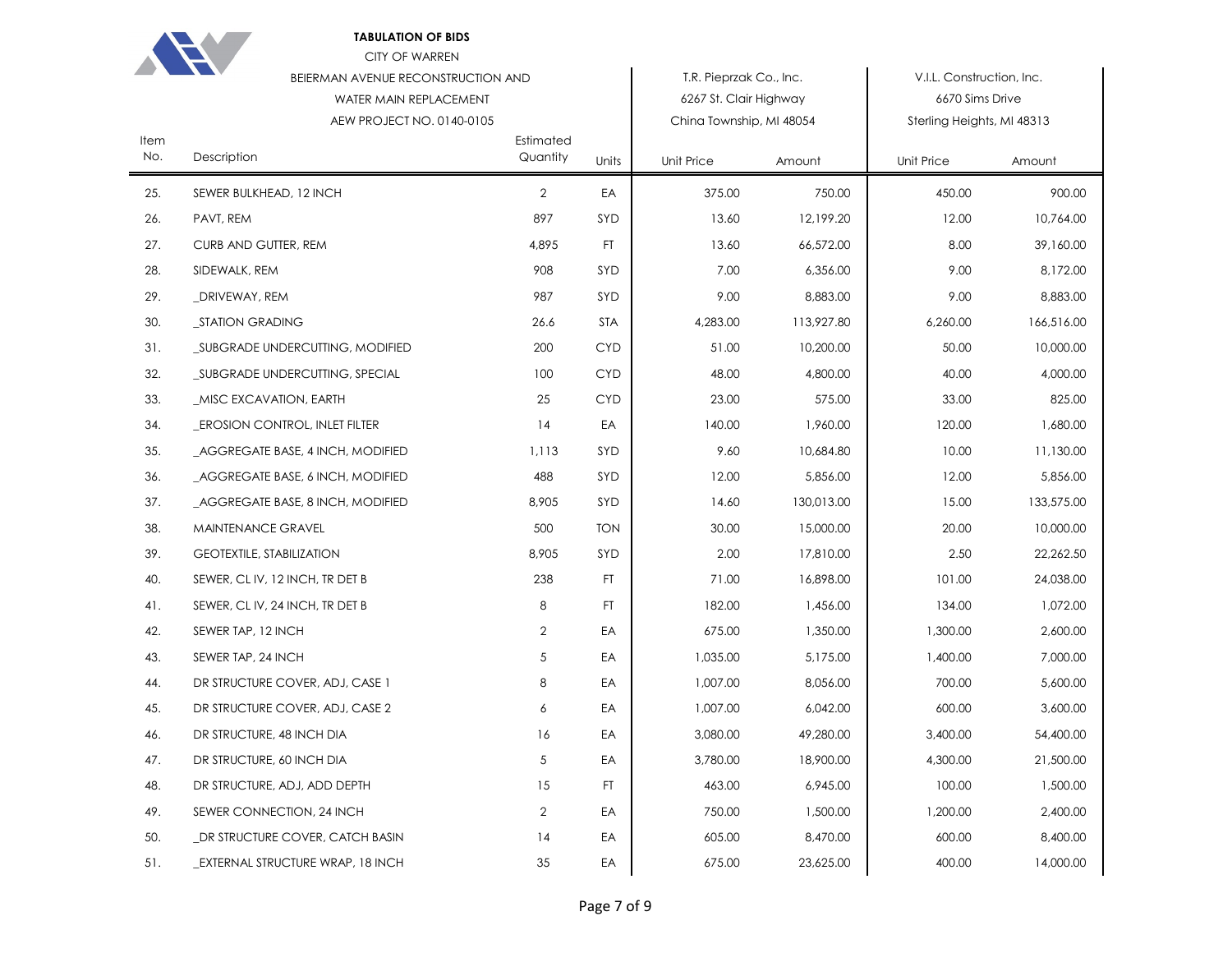|             | <b>TABULATION OF BIDS</b><br><b>CITY OF WARREN</b> |                       |            |                          |            |                            |            |
|-------------|----------------------------------------------------|-----------------------|------------|--------------------------|------------|----------------------------|------------|
|             | <b>BEIERMAN AVENUE RECONSTRUCTION AND</b>          |                       |            | T.R. Pieprzak Co., Inc.  |            | V.I.L. Construction, Inc.  |            |
|             | WATER MAIN REPLACEMENT                             |                       |            | 6267 St. Clair Highway   |            | 6670 Sims Drive            |            |
|             | AEW PROJECT NO. 0140-0105                          |                       |            | China Township, MI 48054 |            | Sterling Heights, MI 48313 |            |
| Item<br>No. | Description                                        | Estimated<br>Quantity | Units      | Unit Price               | Amount     | Unit Price                 | Amount     |
| 52.         | _HDPE STRUCTURE ADJUSTMENT RING                    | 70                    | EA         | 222.00                   | 15,540.00  | 100.00                     | 7.000.00   |
| 53.         | DR STRUCTURE COVER, STORM MANHOLE                  | 7                     | EA         | 605.00                   | 4,235.00   | 600.00                     | 4,200.00   |
| 54.         | UNDERDRAIN, SUBGRADE, OPEN-GRADED, 6 INCH          | 5,190                 | FT.        | 16.00                    | 83,040.00  | 18.00                      | 93,420.00  |
| 55.         | HMA SURFACE, REM                                   | 6,590                 | SYD        | 4.40                     | 28,996.00  | 6.00                       | 39,540.00  |
| 56.         | _TEMP HMA SURFACE, 2 INCH                          | 100                   | <b>TON</b> | 315.00                   | 31,500.00  | 125.00                     | 12,500.00  |
| 57.         | CONC PAVT WITH INTEGRAL CURB, NONREINF, 7 INCH     | 8,050                 | SYD        | 44.35                    | 357,017.50 | 45.00                      | 362,250.00 |
| 58.         | CONC PAVT WITH INTEGRAL CURB, NONREINF, 9 INCH     | 121                   | SYD        | 69.20                    | 8,373.20   | 70.00                      | 8,470.00   |
| 59.         | CONC PAVT WITH INTEGRAL CURB, NONREINF, 10 INCH    | 367                   | SYD        | 98.50                    | 36,149.50  | 99.00                      | 36,333.00  |
| 60.         | JOINT, EXPANSION, E3                               | 56                    | FT.        | 7.80                     | 436.80     | 8.00                       | 448.00     |
| 61.         | LANE TIE, EPOXY ANCHORED                           | 91                    | EA         | 11.60                    | 1,055.60   | 12.00                      | 1,092.00   |
| 62.         | NON-CHLORIDE ACCELERATOR                           | 5                     | GAL        | 18.20                    | 91.00      | 19.00                      | 95.00      |
| 63.         | _DRIVEWAY, NONREINF CONC, 4 INCH                   | 22                    | SYD        | 50.13                    | 1,102.86   | 45.00                      | 990.00     |
| 64.         | DRIVEWAY, NONREINF CONC, 6 INCH                    | 1,091                 | SYD        | 60.13                    | 65,601.83  | 55.00                      | 60,005.00  |
| 65.         | DETECTABLE WARNING SURFACE                         | 35                    | FT.        | 76.00                    | 2,660.00   | 75.00                      | 2,625.00   |
| 66.         | CURB RAMP OPENING, CONC                            | 49                    | FT.        | 20.00                    | 980.00     | 20.00                      | 980.00     |
| 67.         | SIDEWALK RAMP, CONC, 4 INCH                        | 672                   | <b>SFT</b> | 9.60                     | 6,451.20   | 9.00                       | 6,048.00   |
| 68.         | SIDEWALK, CONC, 4 INCH                             | 6,276                 | SFT        | 5.60                     | 35,145.60  | 5.00                       | 31,380.00  |
| 69.         | SIDEWALK, CONC, 6 INCH                             | 738                   | <b>SFT</b> | 6.60                     | 4,870.80   | 6.00                       | 4,428.00   |
| 70.         | _SIDEWALK RAMP, CONC, 8 INCH                       | 315                   | <b>SFT</b> | 11.60                    | 3,654.00   | 11.00                      | 3,465.00   |
| 71.         | POST, STEEL, 3 LB                                  | 102                   | FT.        | 10.00                    | 1,020.00   | 10.00                      | 1,020.00   |
| 72.         | SIGN, TYPE III, REM                                | 4                     | EA         | 100.00                   | 400.00     | 50.00                      | 200.00     |
| 73.         | STEEL POLE, REM                                    | $\mathbf{1}$          | EA         | 50.00                    | 50.00      | 100.00                     | 100.00     |
| 74.         | SIGN, TYPE IIIA                                    | 7                     | <b>SFT</b> | 50.00                    | 350.00     | 50.00                      | 350.00     |
| 75.         | _SIGN, TYPE IIIA, SPECIAL                          | 6                     | SFT        | 50.00                    | 300.00     | 50.00                      | 300.00     |
| 76.         | SIGN, TYPE IIIB                                    | 11                    | SFT        | 50.00                    | 550.00     | 50.00                      | 550.00     |
| 77.         | PAVT MRKG, POLYUREA, 6 INCH, CROSSWALK             | 115                   | FT.        | 25.00                    | 2,875.00   | 10.00                      | 1,150.00   |
| 78.         | PAVT MRKG, POLYUREA, 18 INCH, STOP BAR             | 28                    | FT.        | 45.00                    | 1,260.00   | 15.00                      | 420.00     |
|             |                                                    |                       |            |                          |            |                            |            |